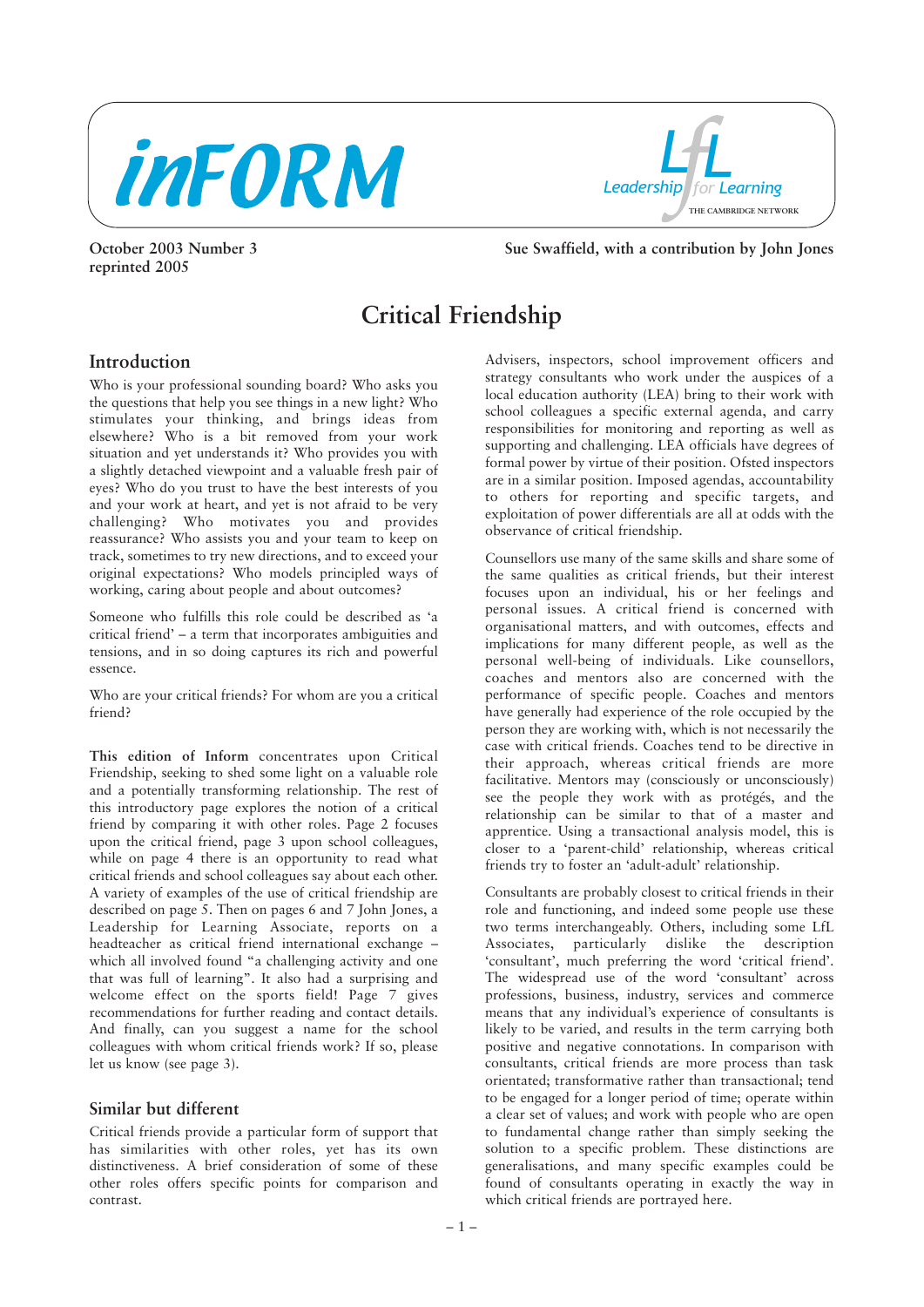# **The Characteristics and Development of a Critical Friend:**

#### **Lists, Frameworks, Standards and Portfolios**

Much of the research and writing about critical friends concentrates on their characteristics, and produces descriptions and lists of what makes a good critical friend. Based upon a wide range of research, five categories are presented below to describe the work, conduct and characteristics of a critical friend.

**Roles** (particular functions undertaken to achieve the overall aim):

| $\checkmark$ Facilitator | $\sqrt{}$ Participant     |
|--------------------------|---------------------------|
| $\checkmark$ Supporter   | $\checkmark$ Role model   |
| $\checkmark$ Critic      | $\checkmark$ Broker       |
| $\checkmark$ Challenger  | $\checkmark$ Advocate     |
| $\checkmark$ Adviser     | $\checkmark$ Researcher   |
| $\checkmark$ Catalyst    | $\checkmark$ Disseminator |
| V Networker              | ✔ Monitor and evaluator   |
| $\checkmark$ Listener    |                           |
|                          |                           |

**Behaviours** (specific things that the critical friend does):

- ✓ Listens ✓ Challenges
- Questions **✓** Encourages<br>Reflects **✓** Prompts ✓ Reflects ✓ Prompts
- ✓ Feeds back ✓ Reassures
- ✓ Summarises

**Knowledge and experience** (relevant background, knowledge and understanding):

- ✓ Education and school systems
- ✓ Particular programme/area being supported
- ✓ Schools as organisations
- ✓ Learning (adults and pupils)
- ✓ Change process

**Skills** (particular techniques employed):

- ✓ Interpersonal and group work skills including listening, observing, questioning, communicating clearly, managing conflict, team building, collaboration
- ✓ Technical skills, relevant to the particular programme or role
- Analysis and interpretation of different types of data
- ✓ Synthesis of knowledge from a range of sources
- Managing change

**Qualities** (character, attitudes, beliefs, and values):

| ✓            | Respect                       | Resilience                 |
|--------------|-------------------------------|----------------------------|
|              | $\checkmark$ Empathy          | Courage                    |
| $\checkmark$ | Genuineness                   | Diplomacy                  |
|              | $\checkmark$ Confidence       | $\checkmark$ Impartiality  |
|              | $\sqrt{\phantom{a}}$ Optimism | $\checkmark$ Initiative    |
|              | $\checkmark$ Sensitivity      | $\checkmark$ Reflective    |
|              | $\checkmark$ Insight          | $\checkmark$ Self-critical |
|              | $\checkmark$ Thoughtfulness   | Flexible                   |
|              | $\checkmark$ Commitment       | $\checkmark$ Resourceful   |

- 
- Self-sufficiency

Self-effacement **✓** Tolerant of ambiguity

These are formidable, perhaps daunting, lists and set a high standard for critical friends. Perhaps they should be regarded as aspirations. Critical friends could use them as a basis for self-evaluation and personal development. School colleagues could use them to inform their

awareness of the potential of critical friendship, and to help shape the combination of desirable characteristics they should seek in a critical friend for a specific project.

Considerable caution though is needed when using lists such as these. Words mean different things to different people. Some characteristics are easier to observe and assess than others and can therefore be given undue prominence. Giving too much credence to discrete points can lead to an atomistic approach which is not helpful to the critical friends themselves, nor to those who support their development, nor those who work with them.

The 'list of words' approach to describing characteristics and requirements is elaborated in standards or frameworks. These typically contain expanded statements, sometimes exemplified by or related to stages of the person's development. Two such frameworks of direct relevance to critical friends have recently been published. The National Association of Educational Inspectors, Advisers and Consultants (NAEIAC) has produced a framework describing the skills and abilities required to undertake the role of an education inspector/adviser/ consultant. It is accompanied by an appendix which refers to the underpinning areas of knowledge and understanding. The DfES has produced a set of standards for school improvement professionals (a phrase which could include critical friends), designed to be used for selection, monitoring and professional development. These standards focus upon the core responsibilities of LEA officials: monitoring, challenge, intervention and support. Accompanying the standards is a training and development framework, which gives examples of each standard at different stages in a professional's development, and provides a matrix to record self and peer evaluation, and the evidence upon which judgements were made.

NAEIAC commissioned Leadership for Learning to produce materials to support the development of a professional portfolio. This gives detailed guidance on the process of building and maintaining a portfolio, and on using it for personal development, presentation and communication. The materials are based upon, and cross referenced to, NAEIAC's National Framework of Competencies, the DfES' National Standards for School Improvement Professionals, and also criteria from the Integration Leadership Competencies Profile Clusters that are widely used as part of 360˚ reviews. The professional portfolio is therefore directly related to each of the three key frameworks of competencies and standards, and is highly practical, supporting both a process and a product.

These frameworks and accompanying materials can be very helpful for critical friends' development and support. They illuminate the extent and detail of what the role can involve, and map out the knowledge, understanding, skills and attributes necessary to fulfil that role. They remind us that we can all continue to improve as a critical friend, that frameworks and programmes are available to support us, and that this is an area for continuous professional development.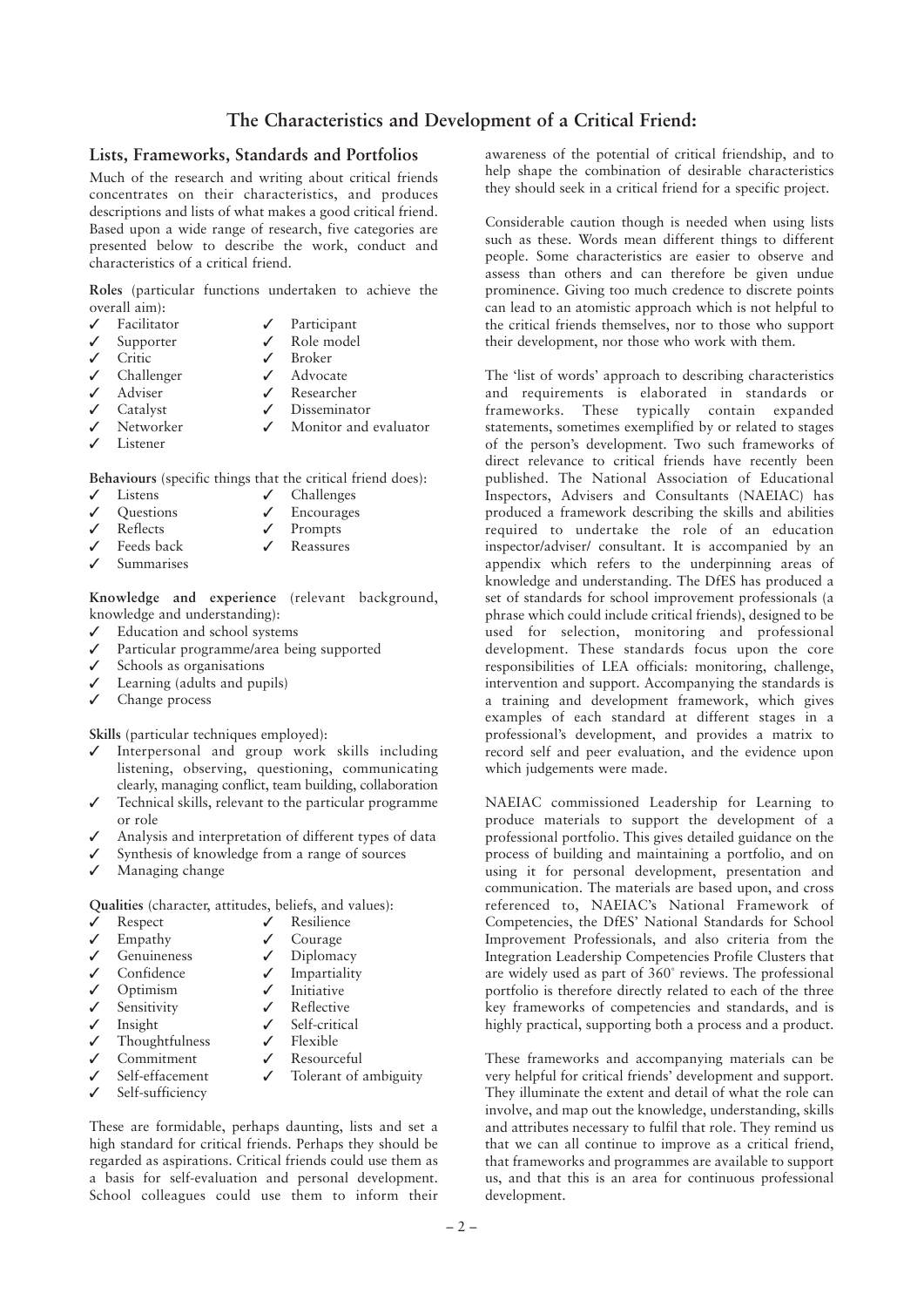# **School colleagues, and their contribution to the relationship**

There is relatively little research and writing about critical friendship, and what there is concentrates almost exclusively on the critical friend. There has been hardly any attention paid to the other person or people in the relationship, for example school colleagues. However, we do not need research to tell us that the dynamics, pleasure and outcomes of any relationship are influenced by the particular characteristics of the people involved and how they interact. Critical friendship is much more than a transaction or a business arrangement; significantly, it is a relationship built on trust, underpinned by values.

Critical friendship can be thought of as having a number of phases: initiation, negotiation, action and cessation. What can and should school colleagues do at each of these phases to help their relationships with critical friends be as productive as possible?

If school colleagues have a choice of critical friends (which ideally should be the case), they need to be clear about what they are looking for in the critical friend. However, it is best to remain partially open minded since we do not always know the full range of opportunities or their advantages, and sometimes our ideas are ill founded. As far as possible school colleagues and their critical friends should share similar values. Unless school colleagues have some way of knowing about their critical friend in advance, perhaps through a mutual acquaintance, or because the potential critical friend makes their values explicit, the exploration of common ground should take place in an initial meeting. If there is a gulf between the parties, it is probably better to terminate the relationship and for school colleagues to look for another more compatible critical friend. There are likely to be difficulties if the critical friend and school colleague have conflicting values – for example, if one partner prioritises 'quick fix' tactics for increasing performance in external tests and exams, while the other values 'capacity building' approaches to school improvement.

During the negotiation phase it is crucial to establish expectations, boundaries, ground rules and protocols. Both parties need to be clear about the purpose and the focus of the critical friendship, what it will address and

what is beyond its remit. It may well be that it is difficult or inappropriate to define limits at the beginning of an exploratory process, but they must be agreed as soon as possible. Everyone needs to be clear about issues of confidentiality: what will be shared and reported, and to whom? What is the extent of the critical friend's freedom within the school, to talk to people and to go into different areas? Again, these things may develop and change over time, as trust is established and deepened, but all these issues should be addressed. The value of initial discussions between critical friends and school colleagues is emphasised in John Jones' report on pages 6 and 7.

Along with sharing similar values and establishing expectations, there are also certain attitudes, behaviours and practical steps that oil the wheels of critical friendship. Both partners need to be willing to listen, to be open to the other's views, suggestions or comments, and to engage in debate. This genuine listening to the other also needs to be matched by an openness and honesty in sharing perceptions. It helps enormously if there is a shared language, and a common understanding of words and terms. Simple practical points such as being prepared for meetings, and completing agreed tasks on time, are obvious but important. Such things remain significant during the action phase, which is probably the longest period of the relationship, and when relationships can be taken for granted rather than being worked at and further developed.

The final phase will be easier if school colleagues have avoided dependency upon the critical friend during the action phase. School colleagues need to ensure that attitudes, skills, structures and systems have all been appropriately developed so that whatever process was the focus of the critical friendship continues once the relationship has ceased.

School colleagues share responsibility with critical friends for establishing and maintaining the trust and mutual respect that are the bedrock of successful critical friendships. The value and effect of such relationships will be partly determined by the effort that school colleagues apply to them.

# **Search for a name**

There does not appear to be a commonly accepted or appropriate term for the school colleagues with whom critical friends work. Consultants work with clients, but do we want to talk about a critical friend's clients? Is there a better word? What should the school colleagues who are the focus for critical friendship be called?

Please contact Sue Swaffield on *ses42@cam.ac.uk* with your suggestions!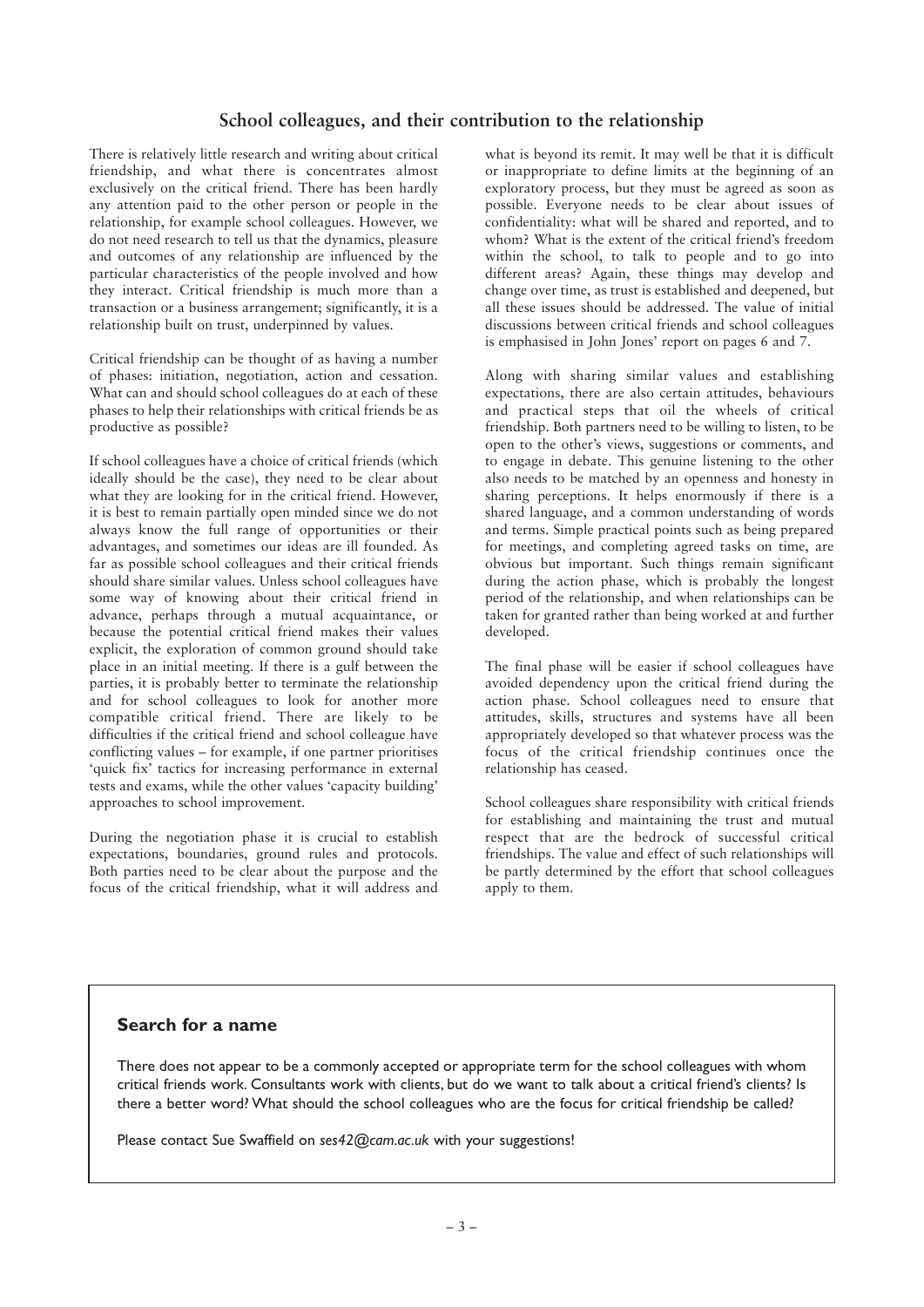**The things they say: What critical friends and school colleagues say about each other, and the relationship**

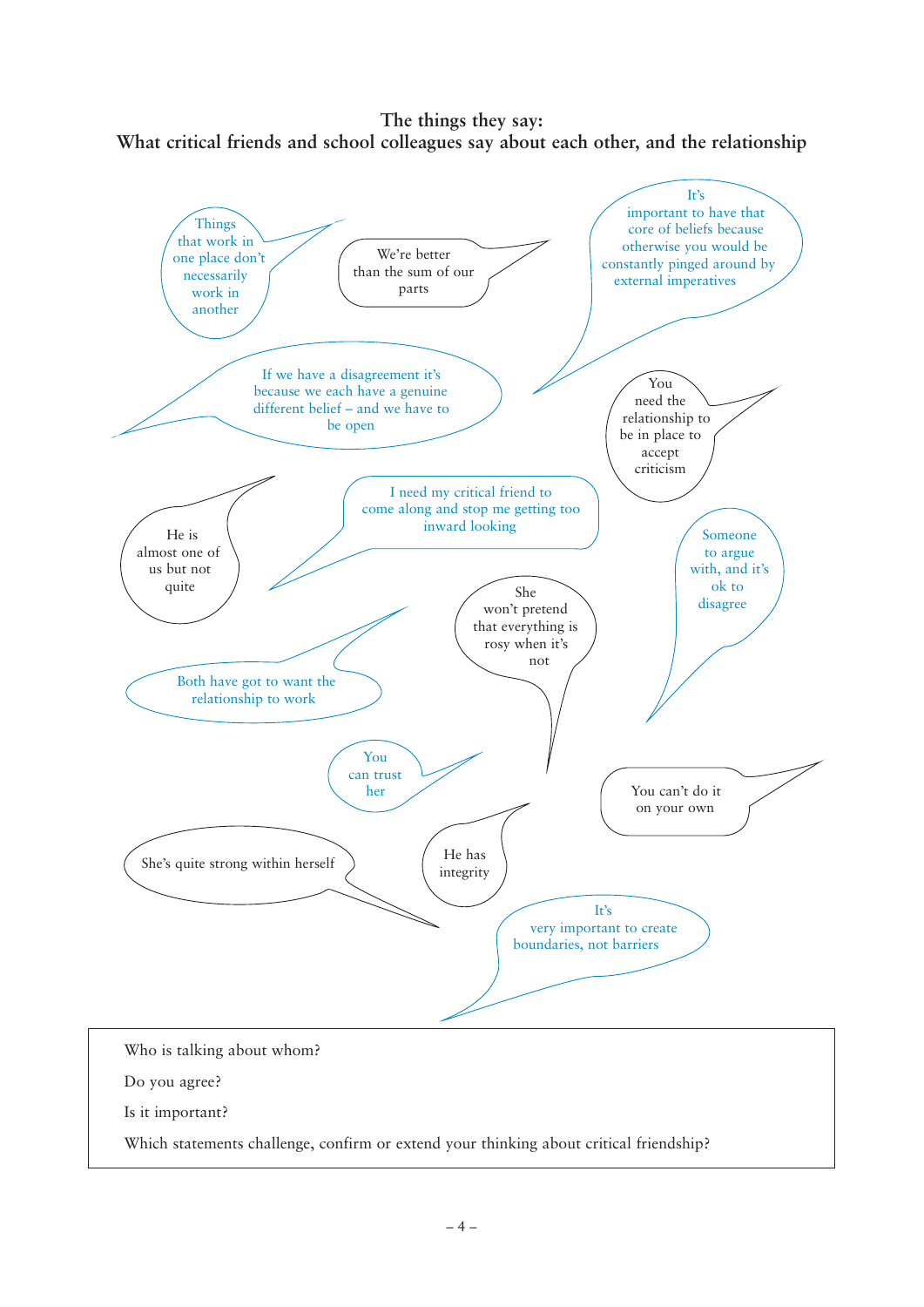# **Critical friendship in different contexts**

Critical friendship has been, and continues to be, applied in a variety of contexts. For example, it has been used with reference to school governors; teachers carrying out action research, and accredited study; study support; and LEA support for schools. Critical friendship is an element common to many Leadership for Learning projects and activities. The adaptability of the role means that it can be used in different situations, some of which are discussed below.

## **How can critical friends assist schools?**

#### *School self evaluation*

It is perhaps a paradox that an external critical friend can be so valuable in self evaluation. An outsider with a different perspective, who sees things through a different lens, acts as a mirror and a sounding board, and asks provocative questions, contributes essential elements to school self evaluation. Developing self-knowledge is a complex and sensitive process, which a critical friend can assist in many different ways. For instance, he or she can help create the climate, critique plans, advise and perhaps assist with data gathering and analysis, suggest relevant readings, refer to practice elsewhere, encourage and reassure.

#### *School improvement projects*

At any one time, a school will be working on its own specific improvement projects, probably identified within its improvement plan and possibly arising from the process of school self evaluation or external inspection. Whatever the particular focus, a critical friend can contribute significantly to the success of the work, by adding an extra dimension and critiquing the process. It is important though for everyone to be clear just what, and what is not, pertinent to the critical friend's role.

A school leadership team engaging with substantial and difficult change, such as school amalgamation or a major restructuring of curriculum and teaching arrangements, may well appreciate a critical friend's contribution.

#### *School leader support and development*

As well as supporting processes and projects, critical friends can also be helpful working with particular people in the fulfillment of their roles. For example, a group of relatively inexperienced middle managers could benefit from a period of support from a critical friend as they come to grips with their responsibilities, develop their skills, and carry out a range of tasks for the first time.

Many headteachers have excellent colleagues with whom they discuss ideas. Nevertheless, headship can be lonely, schools can become insular. Even experienced heads find that a critical friend is a valued confidant who can bring a wider perspective. Headship is even more challenging for those recently appointed, and for those in schools facing particularly challenging circumstances. The National College for School Leadership's Consultant Leader Development Programme, in which headteachers in effect act as critical friends for others, recognises that those in leadership positions in schools can benefit greatly from the support of an experienced outsider. The headteacher acting as the consultant also gains from the accompanying development programme, and from the experience of working with other colleagues in different schools.

#### *Networking*

Networks have always existed, and they are currently being promoted in the form of Networked Learning Communities (NLCs). In their application to become an NLC each group of schools is required to nominate a critical friend, whose role is both to support and critique the group's work, and also to facilitate networking with other groups.

#### *Teacher research and accredited study*

Critical friends have traditionally been an integral part of school based action research carried out by teachers. The recent Best Practice Research Scholarship scheme required that each teacher had the equivalent of a critical friend. Although the BPRS scheme itself is coming to an end, the principle that teachers undertaking research should be supported by a critical friend holds good.

Some teacher research is directly connected with programmes of accredited study, and many professional development certificated courses require teachers to undertake some research. Whatever the particular configuration or requirement of the programme, many people find critical friends invaluable when they are studying.

## **How can critical friends be assisted?**

Critical friends also benefit from critical friends. They can themselves be assisted to improve their skills and expertise, formally or informally. Leadership for Learning runs training programmes for critical friends, assists with portfolio development, and supports critical friendship activities.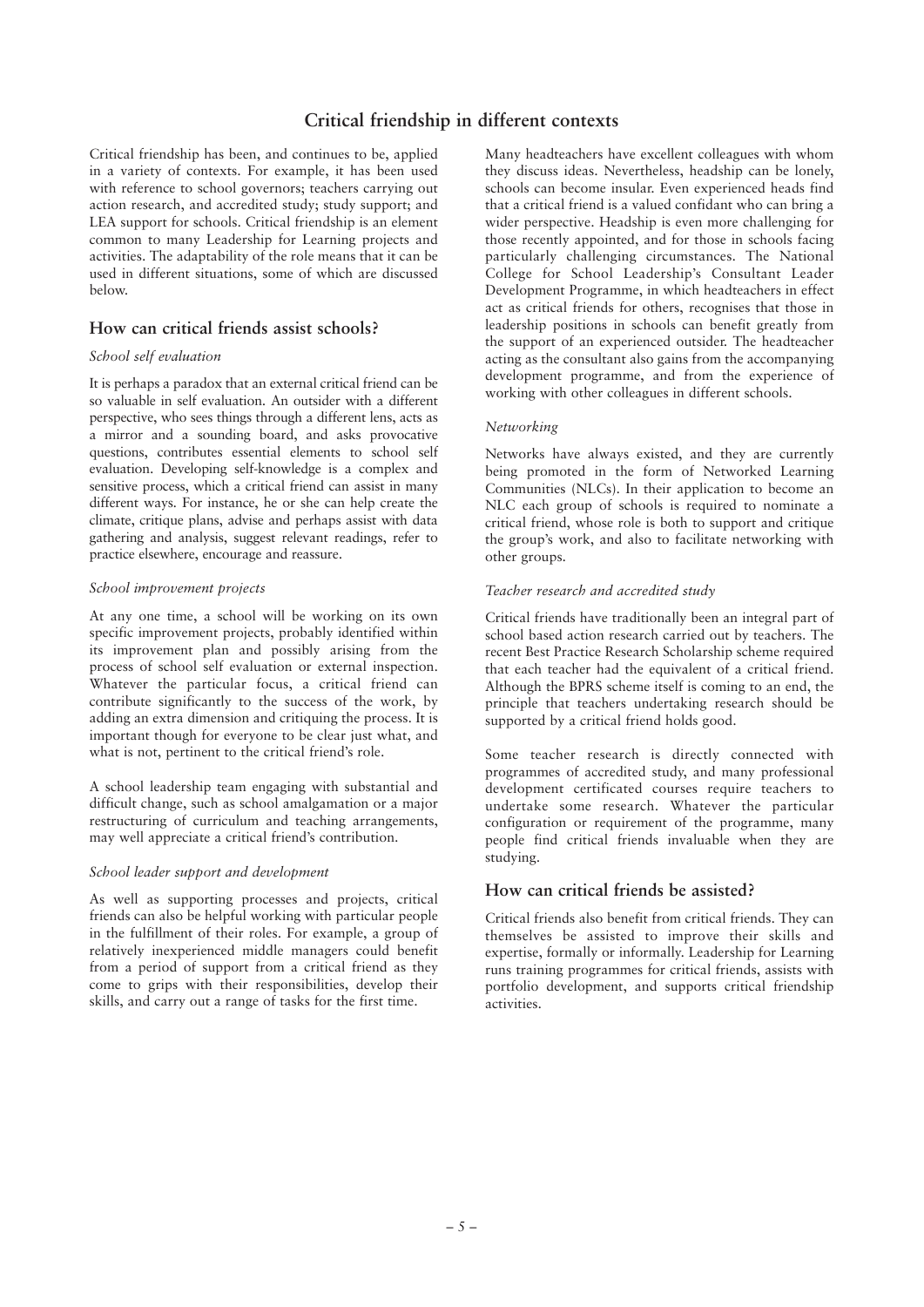# **International Headteacher Critical Friendship Exchange**

John Jones is an Associate of Leadership for Learning, is a very experienced critical friend himself, and has worked extensively training critical friends and school colleagues together. Here John describes an international headteacher critical friendship exchange.

#### **How the project began**

In January 2002, at the ICSEI Conference in Copenhagen, John Jones, LfL Associate, and Mary Sinclair from the New Zealand Ministry of Education began discussions about an exchange of headteachers/principals as a means of leadership development. Six English headteachers would work for a week in six New Zealand schools conducting enquiries, as critical friends, into a significant issue of leadership/learning in each school. Later in the year, the six New Zealand principals would come to England to reverse the process. Eventually, the English headteachers visited N.Z. in June 2002 and the N.Z. principals came to Cheshire in October. Each week-long visit was preceded by a two-day training programme for all 12 heads/principals and was followed by a one-day review meeting.



#### **What the project was for**

The project was designed to enable us to reflect on and review the value of headteacher peer critical friendship as a means of leadership development, and particularly, to assess its value when working in a different education system and national culture.

### **The process of enquiry used by the head as a critical friend**

Each headteacher conducted an enquiry into some aspect of leadership/learning in the host school. Typical aspects included school strategic leadership, strategies for leading schools in challenging circumstances, and models and approaches to learning in the school. The process for conducting the enquiry was as follows:

- 1. Agree the focus with the host school, the reasons why it matters, the success criteria for the project.
- 2. Agree detailed criteria against which to examine the focus in detail. What does the focus mean? What do we conduct an enquiry into?
- 3. Make plans.
- 4. Critical Friend gathers information:
	- Lesson observation
	- Asking students, teachers, etc.
	- Statistical analysis
	- Looking at work, lesson plans, staff handbooks, etc.
- 5. Critical Friend formulates conclusions:
	- Strengths
	- Issues for discussion/development
	- Suggestions for next steps.
- 6 Critical Friend presents conclusions to the "school".
- 7. Review, and reflection on the process.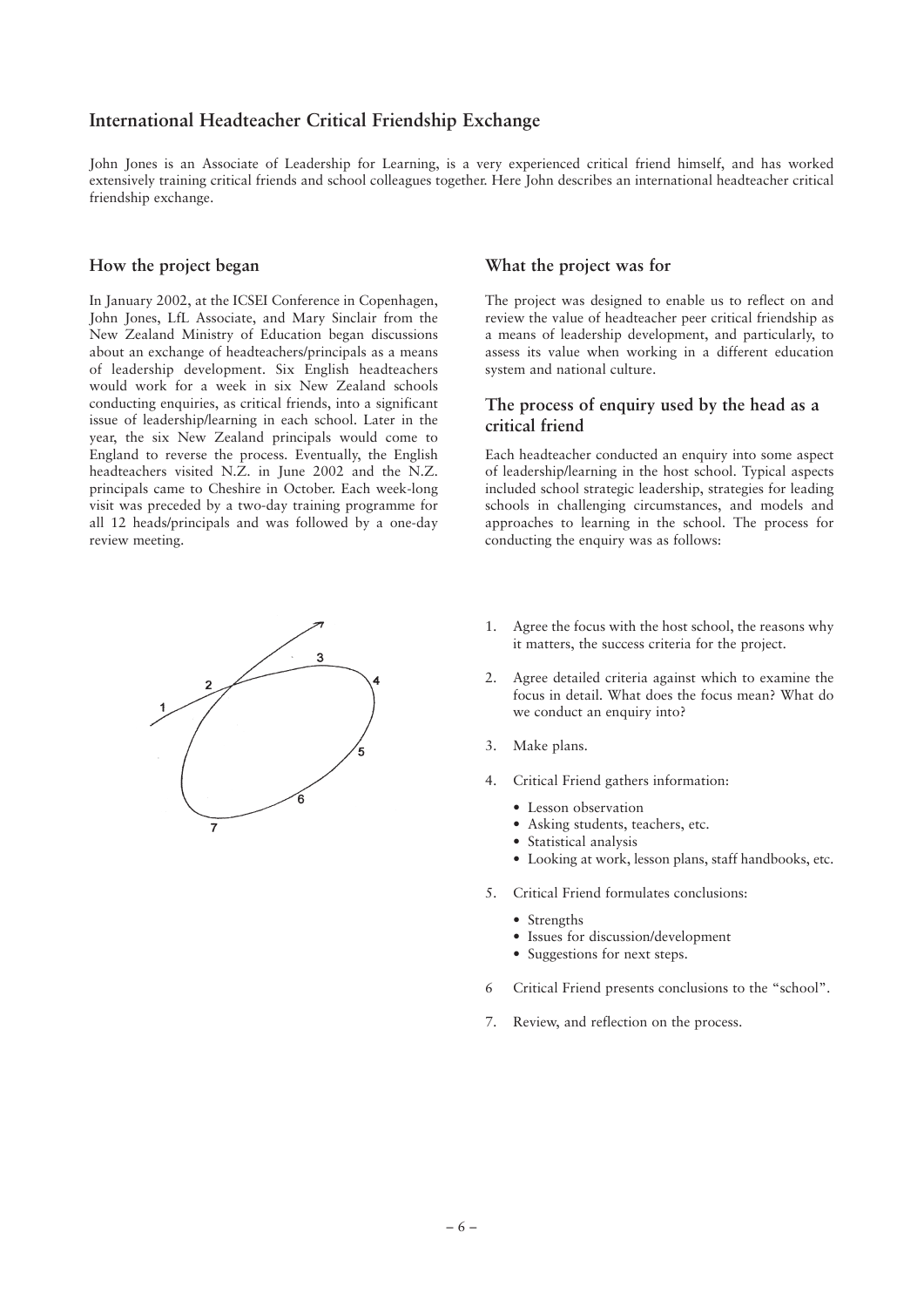#### **The two-day training for critical friends and hosts**

It was essential that critical friends and hosts shared a common understanding of the education system in the host country and a shared approach to the conduct of the enquiry in the host school. Therefore the following were essential components of the two-day training:

- Detailed outline of host country education system and current issues in the education service
- Shared understanding of the process for conducting the enquiry
- Agreement about ground rules for collecting information, for example for lesson observation, or asking students' opinions
- Formulation of recording sheets for gathering information
- Agreement about Stage 6 of the process: style and content of the presentation.

It was also essential that the critical friend and host headteacher had quality time during the two days to get to know each other and establish trust.

## **The review of the benefits of the critical friendship to headteachers as leaders in their own schools**

The review was conducted with all 12 heads on the Saturdays which followed the week in N.Z. in June and the week in Cheshire in October.

The review highlighted the gains for each of the participants. Indeed, several talked of the "life-changing experience" of the two-way exchange. It obviously enhanced headteachers' process skills, their ability to conduct a full-scale enquiry and their skills as critical friends inside their own schools. Several identified the importance of questioning skills, of objectivity, and of clarifying language – for example what we mean when we make 'judgements' as opposed to 'suggestions'. Others considered the agreeing of purposes and ground rules/protocols to be very important and felt they would use these processes in their own schools. The host schools also valued the opportunity to have an objective outsider reflecting on the school's work with no hidden agenda.

Working as a critical friend in another education system was clearly a challenging activity and one that was full of learning. "Working as a Critical Friend in N.Z. made me realise I could take nothing for granted", said Ruth Winterson, Head of Neston High School. "I had to constantly question my assumptions, I had to question everything." One other secondary Cheshire headteacher presented her conclusions to the whole staff and Board of Trustees of the host school. Her report was published and received a very appreciative welcome. But there were other incidental gains too. A Maori principal taught the children of his host primary school to do the Haka before a local inter-school football match. The unsuspecting visiting team were so taken aback that they were three goals down in the first ten minutes!

## **Sources and suggestions for further reading**

- Costa, A. and Kallick, B. (1993) Through the Lens of a Critical Friend. *Educational Leadership.* **51** (2) 49-51.
- DfES (2003) *National Standards for School Improvement Professionals.* London: Department for Education and Skills.
- DfES (2003) *Training and Development Framework: National Standards for School Improvement Professionals.* London: Department for Education and Skills.
- Fullan, M. (2001) *The New Meaning of Educational Change (3rd Edition)*. London: RoutledgeFalmer.
- MacBeath, J. and Jardine, S.J. (1998) I Didn't Know He Was Ill – The Role and Value of the Critical Friend. *Improving Schools.* **11** (1) 41-47.
- MacBeath, J. and Mortimore, P. (Eds) (2001) *Improving School Effectiveness.* Buckingham: Open University Press.
- MacBeath, J., Schratz, M., Meuret, D. and Jakobsen, L. (2000) *Self-Evaluation in European Schools: A Story of Change.* London: Routledge.
- NAEIAC (2001) *National Framework of Competencies for Educational Advisers, Inspectors and Consultants.* Woolley, Wakefield: NAEIAC.
- NAEIAC (2002) *Professional Portfolio and Self-Evaluation Tool.* Woolley, Wakefield: NAEIAC.
- NCSL (2003). *Consultant Leader Development Programme for Headteachers*, National College for School Leadership.
- Swaffield, S. (2003) Self-evaluation and the role of a critical friend. *Managing Schools Today* **12** (5): 28-30.
- Swaffield, S. (2003) *The Local Education Adviser as Critical Friend: Superman/woman or Mission Impossible?* Paper presented at the 16th International Congress for School Effectiveness and Improvement (ICSEI), Sydney, 5th-8th January, 2003.\*
- Swaffield, S. (2004) Critical friends: supporting leadership, improving learning. *Improving Schools* **7** (3):  $267 - 278.$ <sup>\*</sup>
- Swaffield, S. (2005) No sleeping partners: relationships between head teachers and critical friends. *School Leadership and Management* **25** (1): 43–57.\*
- Swaffield, S. and MacBeath, J. (2005) School selfevaluation and the role of a critical friend. *Cambridge Journal of Education* **35** (2): 239–252.
- \* Earlier conference paper versions of these articles are available on the LfL website: www.educ.cam.ac.uk/lfl

# Contacting LfL about critical friendship

If you would like to discuss how LfL can assist you through critical friendship, or how LfL can support your development as a critical friend, contact Kate Myers on myersk@fsnet.co.uk or Janet Gibson on jg323@cam.ac.uk.

If you would like to discuss any of the points made in this edition of Inform, request more detail or further references, please contact Sue Swaffield on ses42@cam.ac.uk.